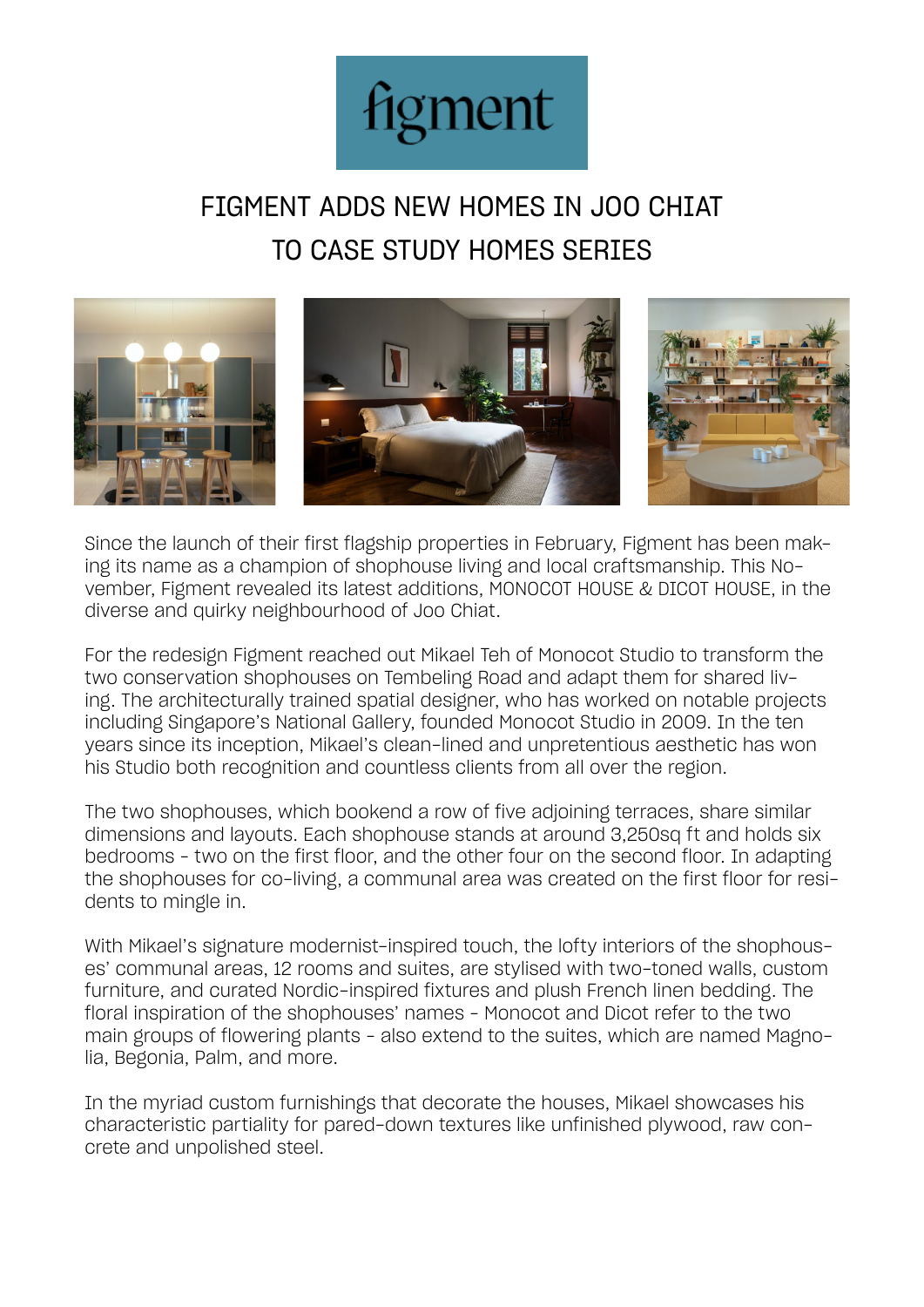#### Communal space

The communal space on the first floor has two distinct areas: a lounge area and a kitchen. Set closer to the entrance, the lounge area is filled with plush sofas, coffee tables and bar stools that make the space perfect for leisurely conversation and work alike. Just beyond is the kitchen, fully functional and neatly contained in a monolithic unit that Mikael designed to hold all the necessary kitchen and laundry appliances.

# Suites

Not one to shy from using colour, Mikael had the walls half-dressed in tones from his signature palette of navy, burnt orange, forest green and sky blue. Like the communal space, plywood is a recurring motif that can be found in the custom bed frames, side tables and wall-mounted open shelves. The open shelves, which are height-adjustable, were so designed to invite residents to display their personal knick-knacks to make their suites feel as much like their own home.

# Neighbourhood of Joo Chiat

Like the rest of Figment's shophouses, the neighbourhood in which MONOCOT HOUSE and DICOT HOUSE are found is a rich and storied one. Joo Chiat is both a food lover and culture vulture's paradise. Abutting Tembeling Road, Joo Chiat Lane is lined with famous local fare like Ah Yee's Soon Kueh, Kim Choo Kueh Chang and Joo Chiat Lane Fried Kway Teow. Walk a little further and one will discover other firm favourites such as Katong Laksa, Quentin's Eurasian restaurant and hipster joints such as Sinpopo and Forty Hands.

A slew of cultural attractions are also just a stone's throw away, including Peranakan home-museum The Intan, Hindu place of worship Sri Senpaga Vinayagar Temple, and for a great photo backdrop for the 'gram, the colourful shophouses on Koon Seng Road.

Appealing to locals and visitors alike, MONOCOT HOUSE and DICOT HOUSE are refreshing additions to Figment's flagship Case Study Homes.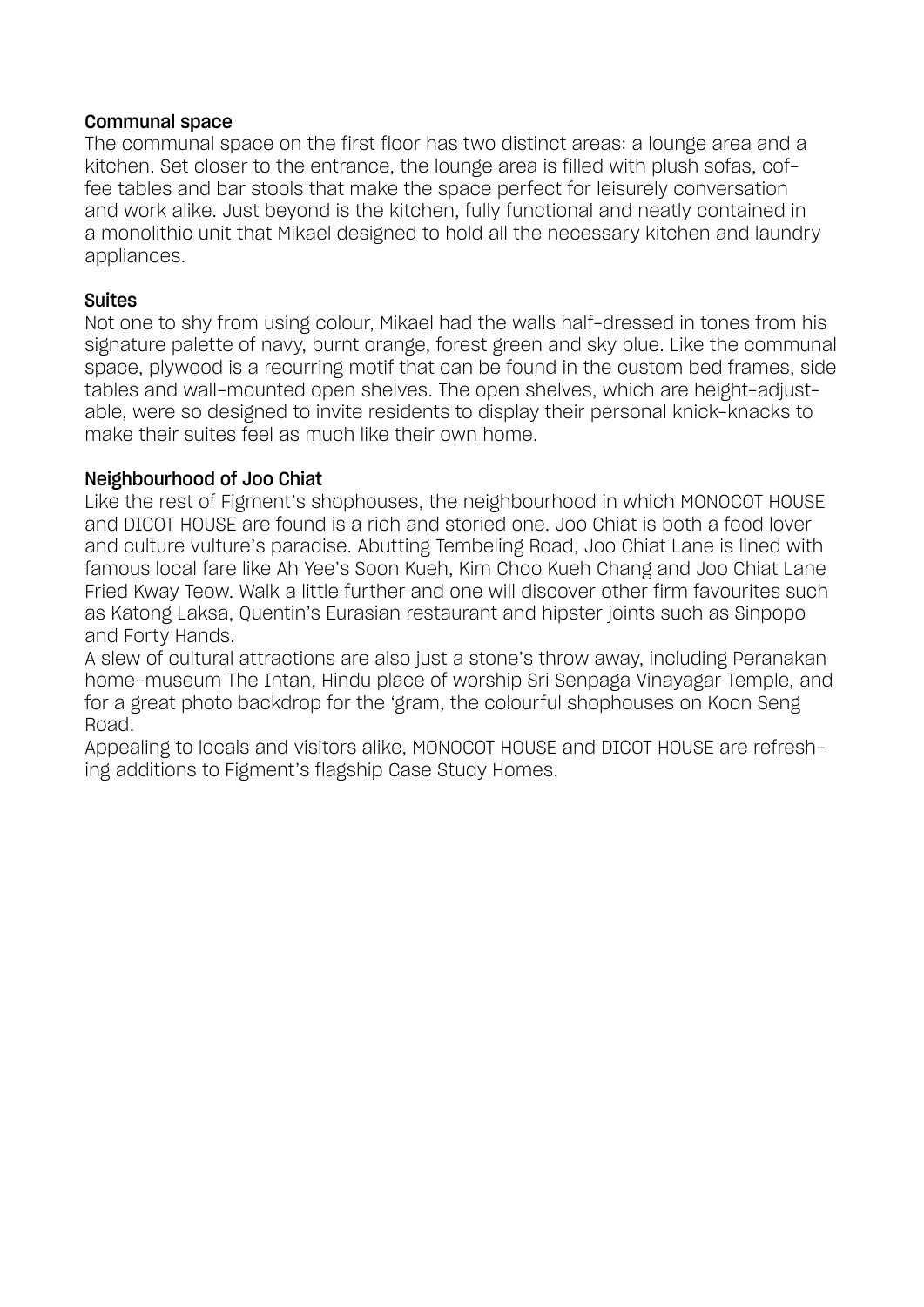

#### ABOUT CASE STUDY HOMES

Case Study Homes are the flagship properties in Figment's repertoire that have been extensively reimagined by a local designer for modern co-living. Each designer is commissioned to create distinctive interiors and furnishings that respond to the unique heritage of these historic buildings. The latest additions of MONOCOT HOUSE and DICOT HOUSE bring the present number of Case Study Homes to five.

The first three Case Study Homes were launched in February: CANVAS HOUSE, SHANG HOUSE and STILL HOUSE.

Earliest to launch was CANVAS HOUSE, designed by Colin Seah of Ministry of Design. The concept for the three-storey shophouse in Tanjong Pagar was a blank canvas, which rendered a dramatic whitewashing of the pre-war building's interiors. Interspersed in the layer of white are momentary peeks of old timber and revealed brick exposing the shophouse's past. In erasing much of its historical bearings, it so prompts visitors and residents to similarly disentangle themselves from their pasts and invites them to dream up their futures on a white canvas.

Homegrown furniture and homeware label Scene Shang was asked to transform the second Case Study Home, a pre-war terrace house in the Balestier Conservation Area. Named SHANG HOUSE, the design team took pains to honour the location's rattan manufacturing history, weaving the material into the custom-made furniture for the house. SHANG HOUSE is also softly furnished with brass and marble as well as handcrafted porcelain vases made by Middle Kingdom kiln in Jingdezhen, China.

Studio Juju helmed the redesign for the third shophouse, STILL HOUSE on Koon Seng Road. Colour is used to delineate the private suites and communal spaces – zesty hues make for an inviting dining area to foster interaction. Each of the home's four bedrooms are distinctively designed: two contain their own private living room, while the third has a study-like chamber sporting a full-height storage shelf, and the last has a tatami lounging area.